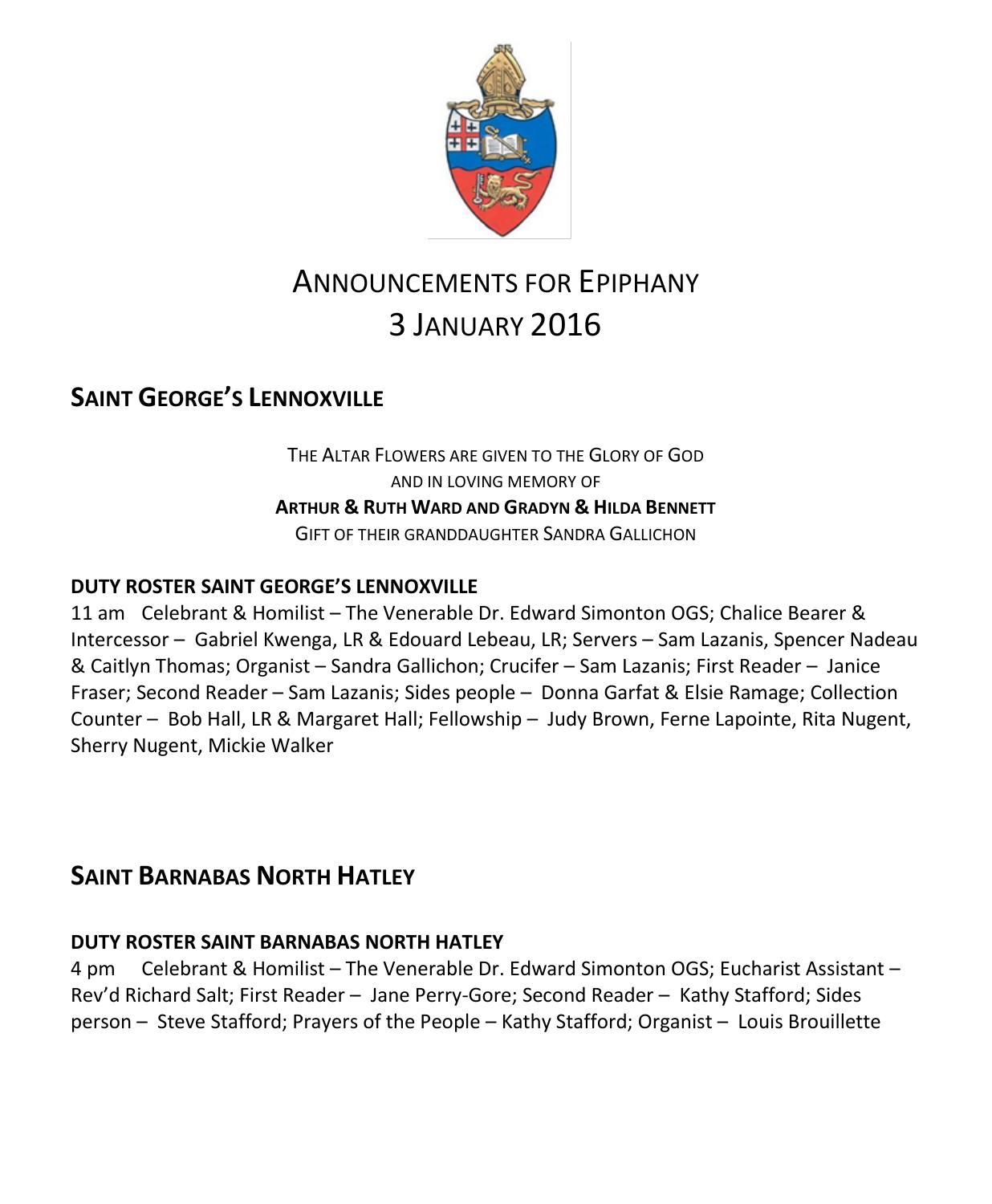# ON THIS WEEK

### **SUNDAY SCHOOL CANCELLED – LENNOXVILLE**

There will not be Sunday School TODAY, Jan 3rd

#### **ST FRANCIS MANOR - LENNOXVILLE**

There will be an Eucharist service at the St. Francis Manor on Friday, January 8 at 10 am. All welcome.

### **DR. WHO SOCIETY – LENNOXVILLE**

Meets Tuesdays from 7 – 10 pm in the Main Hall at St. George's Lennoxville.

## SERVICES THIS WEEK

| TODAY              | 9 AM<br>$9:15 \text{ AM}$<br>$11 \text{ AM}$ | <b>HOLY EUCHARIST</b><br><b>BAS MORNING PRAYER</b><br><b>HOLY EUCHARIST</b>      | <b>NORTH HATLEY</b><br><b>MAGOG</b><br>LENNOXVILLE |
|--------------------|----------------------------------------------|----------------------------------------------------------------------------------|----------------------------------------------------|
| <b>NEXT SUNDAY</b> | <b>9 AM</b><br>$9:00 \text{ AM}$             | <b>BCP MATTINS</b><br><b>BAS MORNING PRAYER</b>                                  | <b>NORTH HATLEY</b><br>AYER'S CLIFF                |
|                    | $9:15$ AM<br>11 AM<br>11 AM                  | <b>HOLY EUCHARIST</b><br><b>SERVICE OF THE WORD</b><br><b>BAS MORNING PRAYER</b> | <b>MAGOG</b><br>LENNOXVILLE<br><b>COATICOOK</b>    |
|                    |                                              |                                                                                  |                                                    |

# DEANERY MEETINGS AT ST GEORGE'S LENNOXVILLE

#### **DEANERY WORSHIP MINISTRY TEAM**

Meets Tuesday, January 12 at 10:00 – 11:00 am in the Upper Room

#### **LECTIO DIVINA**

Every Tuesday from 9 – 9:55 am in the Upper Room, St. George's Lennoxville.

#### **PASTORAL MINISTRY**

Meets Wednesday, January 13 starting at 6:30 pm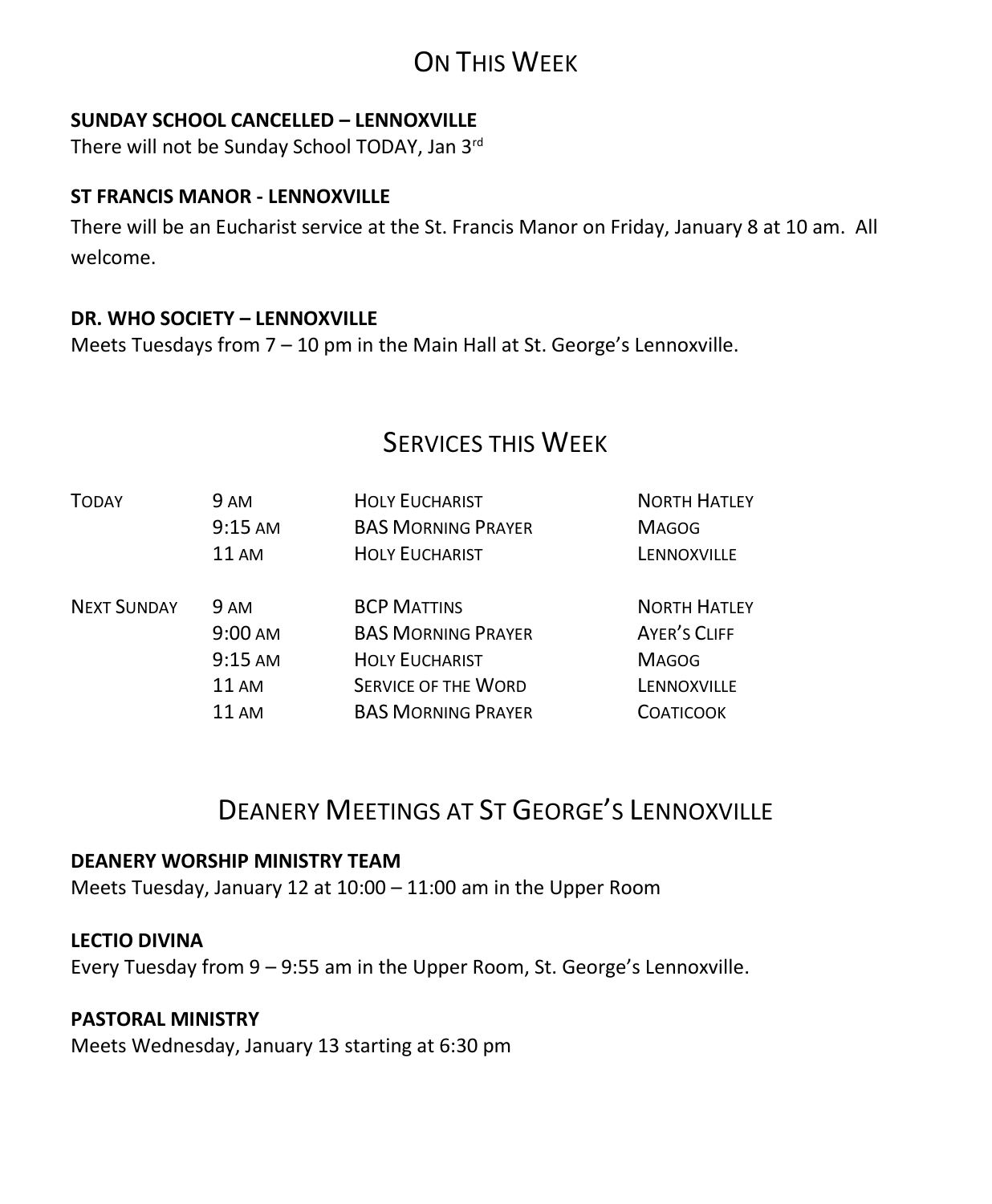# UPCOMING EVENTS

#### **EVENING ACW – LENNOXVILLE**

Meets Wednesday, January 13 at 7 pm in the Choir Room.

#### **STUDENT HOSPITALITY SUPPER**

St. George's will host the Student Hospitality Supper on Friday, January 22 from 5:30 to 6:30 pm.

#### **GRACE CHRISTIAN HOME - HUNTINGVILLE**

There will be an Eucharist service at the Grace Christian Home on Friday, January 15 at 10 am. All welcome.

#### **CORPORATION – LENNOXVILLE**

Meets Thursday, January 28 at 1 pm in the Choir Room.

#### **WEEK OF CHRISTIAN UNITY JANUARY 17 - 24, 2016:**

#### **Ecumenical Bible Study / Partage biblique oecuménique**

Saturday, January 16 at 4 pm at Plymouth Trinity Church (380, rue Dufferin, Sherbrooke)

### **Musical Festival / Chorale oecuménique et festive**

Sunday, January 17 at 2:30 pm at Paroisse Notre-Dame de Protection (2050, rue Galt Est, Sherbrooke)

#### **Christian Unity Service / Célébration de prière pour l'unité chrétienne**

Sunday, January 24 at 2 pm at St. George's Anglican Church (84, rue Queen, Lennoxville)

# CHURCH CALENDAR

MONDAY FERIA IN CHRISTMASTIDE TUESDAY FERIA IN CHRISTMASTIDE WEDNESDAY THE EPIPHANY OF THE LORD THURSDAY FERIA IN CHRISTMASTIDE FRIDAY FERIA IN CHRISTMASTIDE SATURDAY **FERIA IN CHRISTMASTIDE** SUNDAY THE BAPTISM OF THE LORD